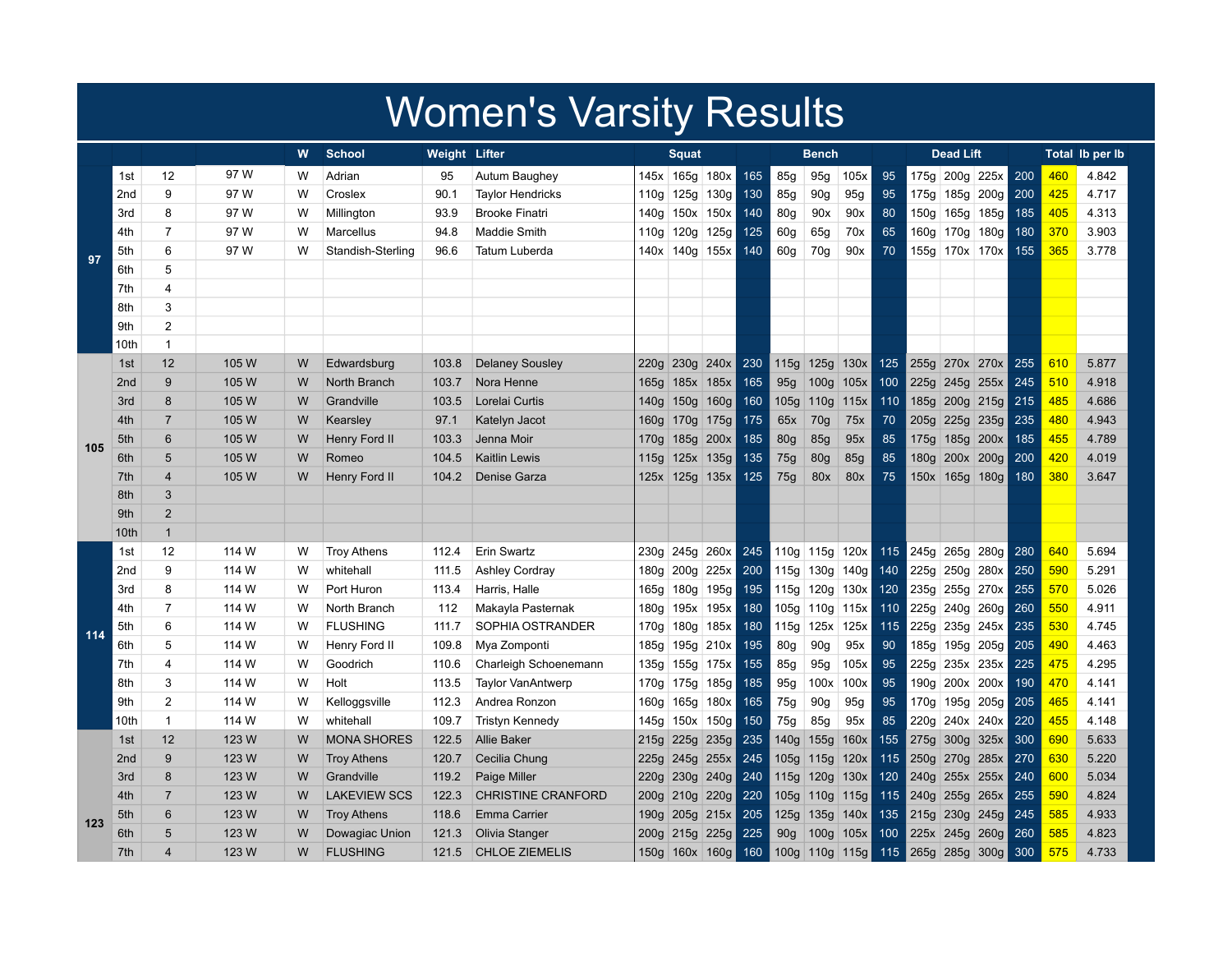|     | 8th             | 3                       | 123 W | W | <b>Three Rivers</b>    | 121.2 | Andrea Bell            | 185g             | 195g           | 205g           | 205   | 90 <sub>g</sub> | 100 <sub>g</sub> | 110x | 100 | 245g            | 255g | 265g                      | 265 | 57C             | 4.703 |
|-----|-----------------|-------------------------|-------|---|------------------------|-------|------------------------|------------------|----------------|----------------|-------|-----------------|------------------|------|-----|-----------------|------|---------------------------|-----|-----------------|-------|
|     | 9th             | $\overline{2}$          | 123 W | W | <b>Three Rivers</b>    | 117.3 | Areanna Gose           |                  | 175g 185x 190g |                | 190   | 85g             | 95g              | 100g | 100 | 240g            | 250g | 265g                      | 265 | 555             | 4.731 |
|     | 10th            | $\mathbf{1}$            | 123 W | W | <b>Birch Run</b>       | 122.6 | <b>Madison Polzin</b>  | 145g             | 155g           | 165g           | 165   | 105g            | 110g 115x        |      | 110 | 230g            |      | 255g 280g                 | 280 | 555             | 4.527 |
|     | 1st             | 12                      | 132 W | W | Ionia                  | 131.8 | Zoe Hensley            | 265g             | 280g           | 295g           | 295   | 135g            | 145g             | 155g | 155 | 280g            | 300g | 315g                      | 315 | 765             | 5.804 |
|     | 2 <sub>nd</sub> | 9                       | 132 W | W | Central Montcalm       | 130.3 | Grace Choponis         | 225g             | 235g           | 245g           | 245   | 145g            | 160x             | 160x | 145 | 270g            | 280g | 300x                      | 280 | 67 <sub>C</sub> | 5.142 |
|     | 3rd             | 8                       | 132 W | w | <b>Troy Athens</b>     | 128.1 | Evangeline Hobley      | 220g             |                | 245x 245g      | 245   | 125g            | 135g             | 145x | 135 | 265g            | 280g | 295x                      | 280 | <b>660</b>      | 5.152 |
|     | 4th             | $\overline{7}$          | 132 W | W | <b>Troy Athens</b>     | 128.8 | Liliana Tasich         | 210g             | 230g           | 245g           | 245   | 115g            | 120g             | 130x | 120 | 275g            | 295g | 315x                      | 295 | <b>660</b>      | 5.124 |
| 132 | 5th             | 6                       | 132 W | W | Almont                 | 130.3 | Ella Cichewicz         |                  |                | 240g 255g 260g | 260   | 115g            | 125g             | 130x | 125 | 250g            |      | 265x 265g                 | 265 | 650             | 4.988 |
|     | 6th             | 5                       | 132 W | w | Napoleon               | 125.9 | Alysa Budd             | 210g             | 220g 230x      |                | 220   | 130x            | 130g             | 140g | 140 | 245g            |      | 265g 275g                 | 275 | 635             | 5.044 |
|     | 7th             | 4                       | 132 W | w | Grandville             | 130.2 | Isabel Kruger          | 235g             | 250x           | 250g           | 250   | 125g            | 130g             | 135g | 135 | 245g            | 265x | 270x                      | 245 | 630             | 4.839 |
|     | 8th             | 3                       | 132 W | w | Standish-Sterling      | 130.5 | Angelyn Wiedyk         | 195g             | 210g           | 225g           | 225   | 90g             | 100g             | 105x | 100 | 275g            | 295x | 295g                      | 295 | 620             | 4.751 |
|     | 9th             | $\overline{2}$          | 132 W | w | North Muskegon         | 129.9 | Emily Judd             |                  | 205g 215g      | 225x           | 215   | 110g            | 120g             | 125x | 120 | 250g            | 265g | 280g                      | 280 | 615             | 4.734 |
|     | 10th            | $\mathbf{1}$            | 132 W | W | Central Lake           | 130.6 | <b>LIBERTY PERRY</b>   | 215g             | 230g           | 240g           | 240   | 110g            | 125g 130x        |      | 125 | 225x            | 225x | 235g                      | 235 | 60C             | 4.594 |
|     | 1st             | 12                      | 145 W | W | Springport             | 142.4 | <b>Chloe Hemminger</b> | 255g             |                | 265g 275x      | 265   | 135g            | 140g             | 150x | 140 | 305g            | 320g | 330x                      | 320 | 725             | 5.091 |
|     | 2 <sub>nd</sub> | 9                       | 145 W | W | Kelloggsville          | 141.2 | Rhea Marasigan         | 210g             |                | 235g 250x      | 235   | 105g            | 120x 120x        |      | 105 | 275g            |      | $310g$ 325g               | 325 | 665             | 4.710 |
| 145 | 3rd             | 8                       | 145 W | W | Lake Orion             | 140.2 | Liz Hoffman            | 205g             |                | 215g 230g      | 230   | 115g            | 120g             | 130x | 120 | 310g            |      | 320x 320x                 | 310 | 660             | 4.708 |
|     | 4th             | $\overline{7}$          | 145 W | W | <b>Marcellus</b>       | 137.8 | Emma Holmes            | 210g             | 225g           | 235g           | 235   | 100g            | 105g             | 110x | 105 | 265g            | 285g | 295g                      | 295 | 635             | 4.608 |
|     | 5th             | $6\phantom{1}$          | 145 W | W | <b>Troy Athens</b>     | 140.3 | Emma Leonard           |                  | 215g 230g      | 245x           | 230   | 115g            | 120g             | 125x | 120 | 255g            | 280g | 290x                      | 280 | 630             | 4.490 |
|     | 6th             | 5                       | 145 W | W | <b>EPBP</b>            | 142.3 | Erin McArdle           |                  | 195g 210g      | 215g           | $215$ | 100g            | 110 <sub>g</sub> | 115x | 110 | 275g            | 290g | 300x                      | 290 | 615             | 4.322 |
|     | 7th             | 4                       | 145 W | W | Henry Ford II          | 140.5 | Kaitlyn Cadrette       |                  |                | 185g 200g 215g | 215   | 90 <sub>g</sub> | 95g              | 105x | 95  | 250g            |      | 270g 300g                 | 300 | 61 <sub>C</sub> | 4.342 |
|     | 8th             | 3                       | 145 W | W | Grandville             | 139.3 | Haylie Haney           |                  |                | 185g 200g 215g | 215   | 115g            | 125g             | 130g | 130 | 210g            | 240g | 260g                      | 260 | 605             | 4.343 |
|     | 9th             | $\overline{2}$          | 145 W | W | Ionia                  | 143.6 | <b>Anouk Demel</b>     | 190g             |                | 205g 215g      | 215   | 120g            | 130g             | 135x | 130 | 235g            | 250g | 260g                      | 260 | 605             | 4.213 |
|     | 10th            | $\mathbf{1}$            | 145 W | W | Adrian                 | 142.1 | Isabelle Jeffrey       |                  |                | 180g 205g 230x | 205   | 90g             | 105g             | 120x | 105 | 235gg 265g 285g |      |                           | 285 | 595             | 4.187 |
|     | 1st             | 12                      | 155 W | W | Whiteford              | 152.5 | <b>Haley Luse</b>      | 285x             | 285g           | 295g           | 295   | 150g            | 160g             | 165x | 160 | 300g            | 315g | 325x                      | 315 | 770             | 5.049 |
|     | 2 <sub>nd</sub> | 9                       | 155 W | W | North Muskegon         | 147.4 | Megan Houseman         | 225g             | 240g           | 250g           | 250   | 120g            | 135g             | 145x | 135 | 275g            |      | 300g 315g                 | 315 | 700             | 4.749 |
|     | 3rd             | 8                       | 155 W | W | Grandville             | 150.9 | Marla Aymond           | 220g             |                | 235g 240g      | 240   | 115g            | 125g 130x        |      | 125 | 290g            |      | 310g 330g                 | 330 | 695             | 4.606 |
|     | 4th             | $\overline{7}$          | 155 W | W | Kingsley               | 151.2 | Emmaley Burch          | 250g             |                | 270x 270g      | 270   | 135x            | 145g             | 155x | 145 | 250g            | 275g | 300x                      | 275 | 690             | 4.563 |
| 155 | 5th             | 6                       | 155 W | w | North Branch           | 149.5 | Jasmine Mauk           |                  | 205g 215g 225x |                | 215   | 120g            | 125g             | 130g | 130 | 320g            | 335x | 335x                      | 320 | 665             | 4.448 |
|     | 6th             | 5                       | 155 W | w | Henry Ford II          | 152.1 | Olivia Boutorwick      |                  |                | 235g 245x 255x | 235   | 95g             | 105g 110x        |      | 105 | 275g            | 290g | 315x                      | 290 | 630             | 4.142 |
|     | 7th             | 4                       | 155 W | W | Davison                | 153.4 | Sydney Schneider       | 215g             | 230g           | 235x           | 230   | 145g            | 150x             | 150x | 145 | 255g            |      | 275x 275x                 | 255 | 630             | 4.107 |
|     | 8th             | 3                       | 155 W | W | Henry Ford II          | 150.1 | Sarah Smith            |                  |                | 225x 235g 245g | 245   | 110g            | 115x 115g        |      | 115 | 250x            | 250g | 270x                      | 250 | 610             | 4.064 |
|     | 9th             | $\overline{2}$          | 155 W | W | Lake Fenton            | 151   | Avvey Jabiro           |                  |                | 215g 230g 240x | 230   | 100g            | 105x 105g        |      | 105 | 250g            |      | 260g 270g                 | 270 | 605             | 4.007 |
|     | 10th            | $\mathbf{1}$            | 155 W | W | <b>Three Rivers</b>    | 152.8 | Eliana Price           | 190g             | 200x 200x      |                | 190   | 95g             | 100g             | 105g | 105 | 280g            | 295g | 305x                      | 295 | 590             | 3.861 |
|     | 1st             | 12                      | 165 W | W | whitehall              | 162.1 | <b>Maelie Hope</b>     |                  |                | 275g 300g 315g | 315   |                 | 215x 215g        | 230g | 230 | 320g            | 360g | 375g                      | 375 | 920             | 5.676 |
|     | 2 <sub>nd</sub> | 9                       | 165 W | W | <b>Merritt Academy</b> | 155.7 | Isabella James         |                  |                | 285x 295x 295g | 295   | 210g            | <b>225g</b>      | 235g | 235 | 315g            | 340x | $\boldsymbol{\mathsf{x}}$ | 315 | 845             | 5.427 |
|     | 3rd             | 8                       | 165 W | W | Croslex                | 162.4 | Juleigh VanCamp        | 275g             | 285g           | 290x           | 285   | 135g            | 145x 145x        |      | 135 | 275g            | 315g | 330g                      | 330 | 750             | 4.618 |
|     | 4th             | $\overline{7}$          | 165 W | W | Grandville             | 163.7 | <b>Rachel Wilkie</b>   | 215g             |                | 225g 235g      | 235   | 105g            | 115g             | 120g | 120 | 300g            |      | 320g 335g                 | 335 | 690             | 4.215 |
| 165 | 5th             | $6\phantom{1}$          | 165 W | W | <b>Brighton</b>        | 161   | Gabrielle Rega         |                  |                | 240g 250g 275x | 250   | 115g            | 125g             | 135g | 135 | 275g            |      | 300g 310x                 | 300 | 685             | 4.255 |
|     | 6th             | 5                       | 165 W | W | Grandville             | 158.9 | Caitlyn Akkerman       | 200 <sub>g</sub> | 215g           | 225g           | 225   | 125g            | 140g             | 150x | 140 | 265g            | 280g | 305g                      | 305 | 670             | 4.216 |
|     | 7th             | $\overline{\mathbf{4}}$ | 165 W | W | <b>Troy Athens</b>     | 164.5 | Christina Johnson      | 210g             | 225g 235g      |                | 235   | 135g            | 140g             | 145x | 140 | 280g            | 295g | $\boldsymbol{\mathsf{x}}$ | 295 | 670             | 4.073 |
|     | 8th             | 3                       | 165 W | W | <b>DEXTER</b>          | 162.9 | <b>Ashley Mazurek</b>  |                  |                | 185g 195g 210g | 210   | 135g            | 145g             | 150x | 145 | 255g            | 285g | 290g                      | 290 | 645             | 3.959 |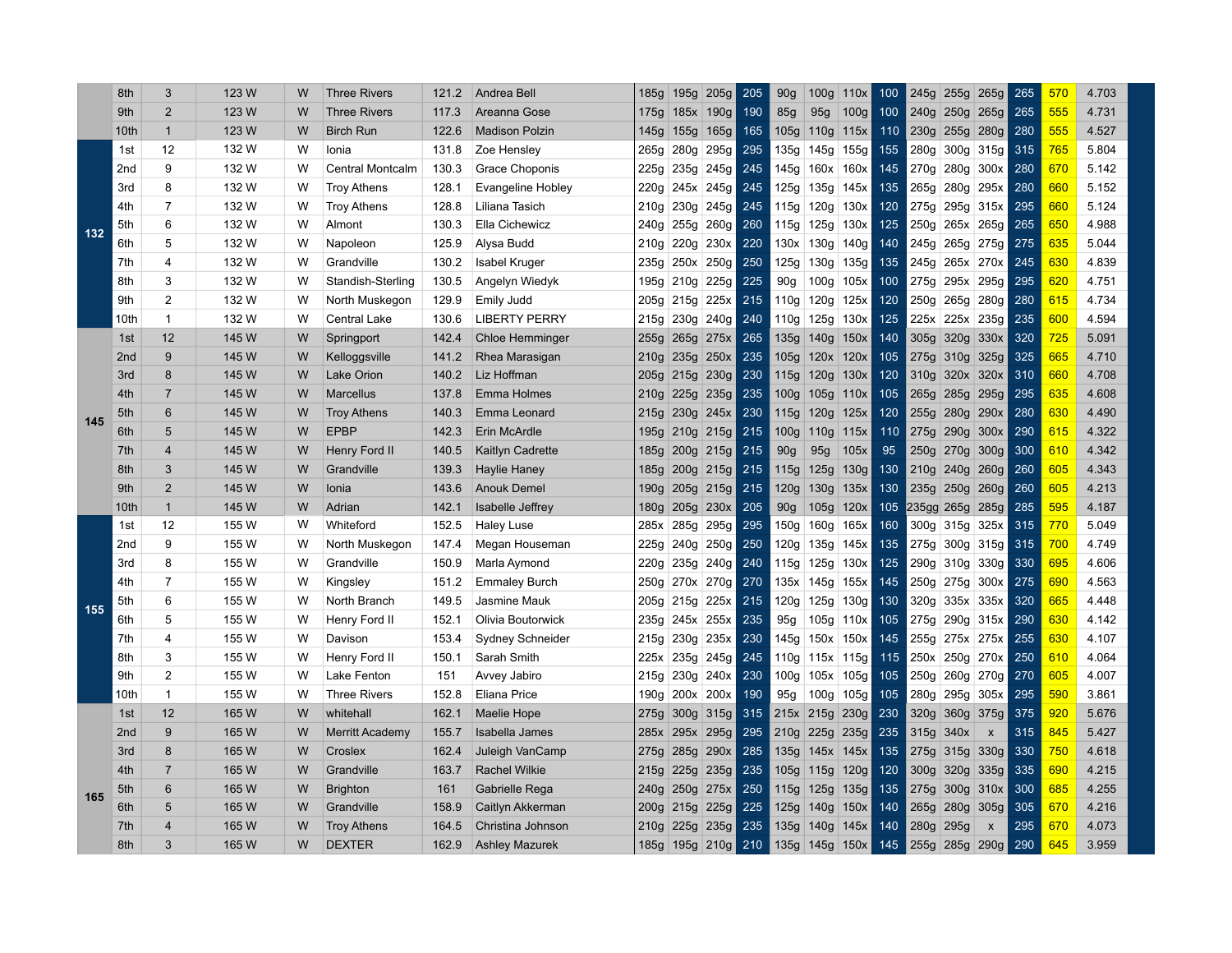|     | 9th             | $\overline{2}$          | 165 W | W | <b>Three Rivers</b>  | 160.7 | <b>Kendall Penny</b>       | 195g             | 215g      | 230g      | 230 | 95x              | 95g              | 105g             | 105 | 270g             | 290g      | 295x           | 290 | 625 | 3.889 |
|-----|-----------------|-------------------------|-------|---|----------------------|-------|----------------------------|------------------|-----------|-----------|-----|------------------|------------------|------------------|-----|------------------|-----------|----------------|-----|-----|-------|
|     | 10th            | $\mathbf{1}$            | 165 W | W | Decatur              | 157.4 | <b>Gwendolyn Grosvenor</b> |                  | 175g 195g | 205x      | 195 | 95g              | 105g 110g        |                  | 110 |                  |           | 255g 300g 305g | 305 | 610 | 3.875 |
|     | 1st             | 12                      | 181 W | W | Grandville           | 178.3 | Shannon Moore              | 335x             | 350g      | 360g      | 360 | 155g             | 165g 170x        |                  | 165 |                  |           | 365g 390g 405x | 390 | 915 | 5.132 |
|     | 2 <sub>nd</sub> | 9                       | 181 W | W | Romeo                | 166.1 | Olivia Malcolm             | 235g             | 245g      | 255g      | 255 | 130g             | 135g             | 140g             | 140 | 330g             | 355g      | 370g           | 370 | 765 | 4.606 |
|     | 3rd             | 8                       | 181 W | W | Adrian               | 180   | Breslyn Sikkenga           | 225g             | 250g      | 265g      | 265 | 135g             | 150g             | 160x             | 150 | 295g             | 320g      | 340g           | 340 | 755 | 4.194 |
|     | 4th             | $\overline{7}$          | 181 W | W | Oxford               | 174.5 | <b>Caprice Fields</b>      | 240x             | 245g      | 260g      | 260 | 110g             | 115x 115g        |                  | 115 | 320g             | 355g      | 370g           | 370 | 745 | 4.269 |
| 181 | 5th             | 6                       | 181 W | W | Henry Ford II        | 171.8 | Giuliana Lanni             | 265g             | 275x      | 275x      | 265 | 135g             | 145x             | 145x             | 135 | 315g             | 340g      | 355x           | 340 | 740 | 4.307 |
|     | 6th             | 5                       | 181 W | W | <b>DEXTER</b>        | 178.2 | Jamie Giese                | 235g             | 255g      | 260g      | 260 | 150g             | 165g             | 175g             | 175 | 275g             |           | 305g 315x      | 305 | 740 | 4.153 |
|     | 7th             | 4                       | 181 W | W | Standish-Sterling    | 172.6 | Lillia Arbuckle            | 235g             | 255g      | 275g      | 275 | 120g             | 130x 130x        |                  | 120 | 325g             |           | 350x 370x      | 325 | 720 | 4.171 |
|     | 8th             | 3                       | 181 W | W | Lake Fenton          | 177.4 | Grace Hough                | 235g             | 245g      | 255x      | 245 | 150g             | 155g             | 165g             | 165 |                  |           | 300g 315x 315x | 300 | 710 | 4.002 |
|     | 9th             | $\overline{2}$          | 181 W | W | Manistee             | 173.2 | Mollie Brown               |                  | 195g 210g | 230g      | 230 | 100g             | 110g             | 120g             | 120 |                  | 320g 330g | 340g           | 340 | 690 | 3.984 |
|     | 10th            | $\mathbf{1}$            | 181 W | W | <b>EPBP</b>          | 174.1 | Alexa Smithers             | 200g             | 230g      | 240g      | 240 | 105g             | 120g             | 130x             | 120 |                  |           | 245g 270g 290g | 290 | 650 | 3.733 |
|     | 1st             | 12                      | 198 W | W | Constantine          | 183.2 | Alizza Schieber            | 275g             | 290g      | 300g      | 300 | 180 <sub>g</sub> | 190x 195x        |                  | 180 | 315g             | 330g      | 350g           | 350 | 830 | 4.531 |
|     | 2 <sub>nd</sub> | 9                       | 198 W | W | <b>Grand Haven</b>   | 194.4 | <b>Chloe Brackenbury</b>   | 275g             | 290g      | 300g      | 300 | 140g             | 150g             | 165x             | 150 | 315g             |           | 330g 350g      | 350 | 800 | 4.115 |
|     | 3rd             | 8                       | 198 W | W | Portage Northern     | 195.5 | Olivia Hill                | 240g             | 270g      | 290g      | 290 | 105g             | 120g             | 135x             | 120 | 245g             | 280g      | 295x           | 280 | 690 | 3.529 |
| 198 | 4th             | $\overline{7}$          | 198 W | W | <b>DEXTER</b>        | 193.5 | Anika Busdeker             | 220g             | 235g      | 250g      | 250 | 125g             | 135g             | 140x             | 135 | 265g             | 285g      | 300g           | 300 | 685 | 3.540 |
|     | 5th             | 6                       | 198 W | W | Croslex              | 190.1 | Eliana White               | 255g             | 265g      | 270g      | 270 | 110g             | $115x$ 115x      |                  | 110 | 265g             | 285g      | 300g           | 300 | 680 | 3.577 |
|     | 6th             | 5                       | 198 W | W | Parchment            | 197.7 | Jessica Dreier             | 205g             | 225g      | 240g      | 240 | 90 <sub>g</sub>  | 100 <sub>g</sub> | 110 <sub>g</sub> | 110 | 240g             | 270g      | 285g           | 285 | 635 | 3.212 |
|     | 7th             | $\overline{\mathbf{4}}$ | 198 W | W | <b>Birch Run</b>     | 190.1 | Destiny Konsdorf           | 230g             | 250g      | 270x      | 250 | 95g              | 105g             | 115g             | 115 | 240g             |           | 260g 280x      | 260 | 625 | 3.288 |
|     | 8th             | $\mathfrak{S}$          | 198 W | W | Decatur              | 187.8 | Emma Madden                | 195g             |           | 205g 215g | 215 | 105g             | 115g             | 120g             | 120 |                  |           | 240g 275g 295x | 275 | 610 | 3.248 |
|     | 9th             | $\overline{c}$          | 198 W | W | <b>Lake Orion</b>    | 183.6 | <b>Shannon Mosesso</b>     | 190g             | 210g      | 230g      | 230 | 85g              | 95x              | 95g              | 95  | 190 <sub>g</sub> | 225g 260g |                | 260 | 585 | 3.186 |
|     | 10th            | $\mathbf{1}$            | 198 W | W | Lake Orion           | 188.6 | <b>CeCe Lemaster</b>       | 195g             | 205g      | 215g      | 215 | 95g              | 105g             | 115x             | 105 |                  |           | 235g 250g 265g | 265 | 585 | 3.102 |
|     | 1st             | 12                      | 220 W | W | <b>LAKEVIEW SCS</b>  | 213.2 | <b>AVA COSTALES</b>        |                  | 270g 290g | 305g      | 305 | 150g             | 155g             | 160g             | 160 |                  | 360g 380g | 390x           | 380 | 845 | 3.963 |
|     | 2 <sub>nd</sub> | 9                       | 220 W | W | Springport           | 209.2 | Keleigh LaRocque           | 265g             | 270x      | 270g      | 270 | 120g             | 130g             | 135x             | 130 | 340g             | 350x      | 350g           | 350 | 750 | 3.585 |
|     | 3rd             | 8                       | 220 W | W | North Branch         | 213.6 | Olivia Gyomory             | 265g             | 295x      | 295g      | 295 | 140g             | 150g             | 165x             | 150 | 275g             | 305g      | 335x           | 305 | 750 | 3.511 |
|     | 4th             | $\overline{7}$          | 220 W | W | Goodrich             | 207.4 | Roxanne Vickory            | 255g             | 275x      | 275g      | 275 | 125g             | 135x 135g        |                  | 135 |                  |           | 315g 335x 335g | 335 | 745 | 3.592 |
| 220 | 5th             | 6                       | 220 W | W | Ionia                | 211.1 | Savannah Clark             | 225g             | 240g      | 265g      | 265 | 115g             | 120g             | 130x             | 120 | 295g             | 305g      | 320g           | 320 | 705 | 3.340 |
|     | 6th             | 5                       | 220 W | W | Edwardsburg          | 201.5 | Kaitlyn Smith              | 235g             | 250x      | 250g      | 250 | 120x             | 125g             | 135g             | 135 | 285g             |           | 305x 305g      | 305 | 690 | 3.424 |
|     | 7th             | 4                       | 220 W | W | Croslex              | 211.5 | J'Lin Issac                | 230g             | 245x      | 245x      | 230 | 135g             | 145x 145x        |                  | 135 | 270g             | 300g      | 310x           | 300 | 665 | 3.144 |
|     | 8th             | 3                       | 220 W | W | Grandville           | 201.2 | Meghan Bouwman             | 205g             | 220g      | 230g      | 230 | 115g             | 130g             | 140x             | 130 | 250g             | 275g      | 300x           | 275 | 635 | 3.156 |
|     | 9th             | $\overline{2}$          | 220 W | W | Henry Ford II        | 215.3 | Renae Tappo                | 245g             | 255x      | 255g      | 255 | 95g              | 105x 105x        |                  | 95  |                  |           | 250g 265g 280g | 280 | 630 | 2.926 |
|     | 10th            | $\mathbf{1}$            | 220 W | W | Croslex              | 215.2 | Emma Bishop                | 215g             | 230g      | 240g      | 240 | 105g             | 115x 115x        |                  | 105 | 200g             |           | 225g 240g      | 240 | 585 | 2.718 |
|     | 1st             | 12                      | 242 W | W | Bendle               | 238   | Harli Hadden               | 275g             | 295g      | 305x      | 295 | 125x             | 125g             | 135g             | 135 | 315g             | 330g      | 340g           | 340 | 770 | 3.235 |
|     | 2 <sub>nd</sub> | 9                       | 242 W | W | Dowagiac Union       | 224   | Sierra Carpenter           | 225g             | 250g      | 275g      | 275 | 115g             | 130g             | 150x             | 130 |                  | 225g 275g | 330g           | 330 | 735 | 3.281 |
|     | 3rd             | 8                       | 242 W | W | Port Huron           | 237.5 | <b>Madison Brooks</b>      | 225g             | 245x      | 245g      | 245 | 170g             | 175g             | 180x             | 175 | 285g             | 300g      | 315g           | 315 | 735 | 3.095 |
|     | 4th             | $\overline{7}$          | 242 W | W | <b>Climax-Scotts</b> | 226.1 | Ryleigh Borden             | 230g             | 250g      | 275g      | 275 | 90 <sub>g</sub>  | 95x              | 95x              | 90  | 275g             |           | 285g 300x      | 285 | 650 | 2.875 |
| 242 | 5th             | 6                       | 242 W | W | <b>Gull Lake</b>     | 226.4 | <b>Addison Hribar</b>      | 215g             | 225g      | 240g      | 240 | 115g             | 130x             | 130x             | 115 | 245g             |           | 255g 270g      | 270 | 625 | 2.761 |
|     | 6th             | 5                       | 242 W | W | <b>Birch Run</b>     | 221.4 | McKenna Severt             | 210 <sub>g</sub> | 225g      | 230g      | 230 | 95g              | $105x$ 110x      |                  | 95  | 260 <sub>g</sub> | 285x 290g |                | 290 | 615 | 2.778 |
|     | 7 <sup>th</sup> | 4                       | 242 W | W | Croslex              | 227.2 | <b>Carley Golda</b>        | 200g             | 215x      | 225g      | 225 | 100g             | 105g             | 110g             | 110 | 225g             |           | 245g 270g      | 270 | 605 | 2.663 |
|     | 8th             | 3                       | 242 W | W | Utica                | 230.4 | Alexandria Felts           |                  | 175g 190g | 220g      | 220 | 90 <sub>g</sub>  | 100 <sub>g</sub> | 105x             | 100 | 220g             | 250g      | 270g           | 270 | 590 | 2.561 |
|     | 9th             | $\overline{2}$          | 242 W | W | Henry Ford II        | 221.2 | Victoria Golovach          | 200g             | 210g      | 215g      | 215 | 95g              | 100q             | 105g             | 105 | 225q             | 245g 260g |                | 260 | 580 | 2.622 |